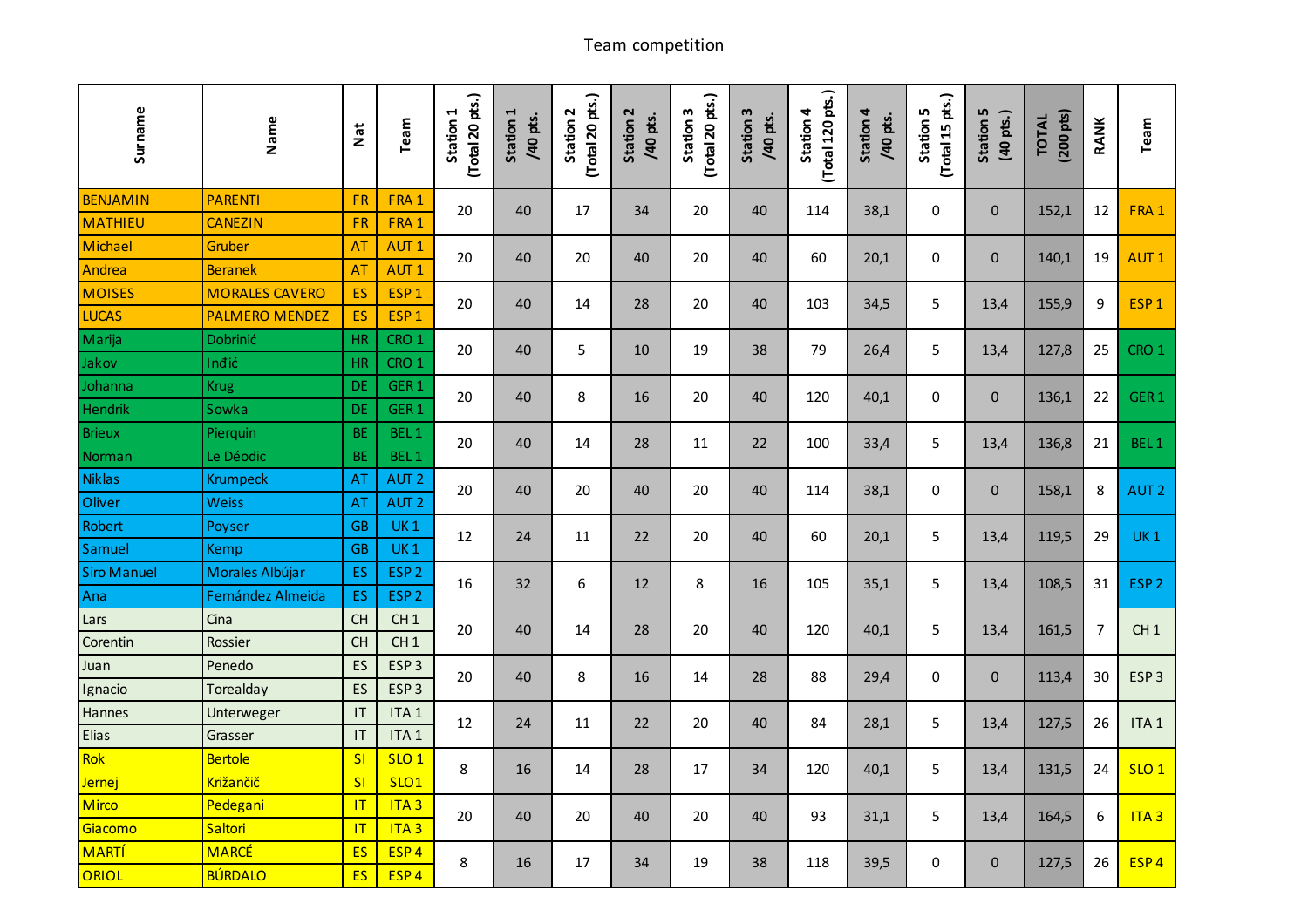## Team competition

| Michael               | Lintner                | -IT       | ITA <sub>2</sub> | 8  | 16 | 13 | 26 | 15             | 30 | 110 | 36,8 | 5            | 13,4         | 122,2 | 28             | ITA <sub>2</sub> |
|-----------------------|------------------------|-----------|------------------|----|----|----|----|----------------|----|-----|------|--------------|--------------|-------|----------------|------------------|
| Alexandra             | <b>Dosser</b>          | -IT       | ITA <sub>2</sub> |    |    |    |    |                |    |     |      |              |              |       |                |                  |
| <b>Martin</b>         | <b>Müller</b>          | <b>DE</b> | GER <sub>2</sub> | 20 | 40 | 20 | 40 | 20             | 40 | 119 | 39,8 | 5            | 13,4         | 173,2 | 4              | GER <sub>2</sub> |
| Jakob                 | Julier                 | <b>DE</b> | GER <sub>2</sub> |    |    |    |    |                |    |     |      |              |              |       |                |                  |
| Miguel                | <b>Torres Cañas</b>    | ES        | ESP <sub>5</sub> | 16 | 32 | 11 | 22 | 19             | 38 | 108 | 36,1 | 5            | 13,4         | 141,5 | 18             | ESP <sub>5</sub> |
| César                 | Hernáez Álvarez        | ES        | ESP <sub>5</sub> |    |    |    |    |                |    |     |      |              |              |       |                |                  |
| Jana                  | Schreieck              | DE        | GER <sub>3</sub> | 20 | 40 | 17 | 34 | 20             | 40 | 113 | 37,8 | 5            | 13,4         | 165,2 | 5              | GER <sub>3</sub> |
| Lucas                 | Moll                   | DE        | GER <sub>3</sub> |    |    |    |    |                |    |     |      |              |              |       |                |                  |
| Kristjan              | Zalatel                | <b>SI</b> | SLO <sub>3</sub> | 20 | 40 | 14 | 28 | 19             | 38 | 88  | 29,4 | 5            | 13,4         | 148,8 | 16             | SLO <sub>3</sub> |
| Gašper                | Furlan                 | <b>SI</b> | SLO <sub>3</sub> |    |    |    |    |                |    |     |      |              |              |       |                |                  |
| <b>VICTORIA</b>       | <b>GRACIA TARANCÓN</b> | ES        | ESP <sub>6</sub> | 12 | 24 | 8  | 16 | $\overline{7}$ | 14 | 106 | 35,5 | $\mathbf 0$  | $\mathbf 0$  | 89,5  | 32             | ESP <sub>6</sub> |
| <b>CASANDRA IOANA</b> | <b>LUPU</b>            | ES        | ESP <sub>6</sub> |    |    |    |    |                |    |     |      |              |              |       |                |                  |
| julie                 | Martin                 | <b>CH</b> | CH3              | 12 | 24 | 17 | 34 | 20             | 40 | 120 | 40,1 | $\mathbf 0$  | $\mathbf{0}$ | 138,1 | 20             | CH <sub>3</sub>  |
| Céline                | Minod                  | <b>CH</b> | CH3              |    |    |    |    |                |    |     |      |              |              |       |                |                  |
| Matteo                | Sordi                  | IT        | ITA4             | 12 | 24 | 14 | 28 | 20             | 40 | 113 | 37,8 | 5            | 13,4         | 143,2 | 17             | ITA4             |
| Alessandro            | Zanella                | IT        | ITA4             |    |    |    |    |                |    |     |      |              |              |       |                |                  |
| Christian             | <b>Heiss</b>           | AT        | AUT <sub>3</sub> | 20 | 40 | 11 | 22 | 20             | 40 | 120 | 40,1 | 15           | 40,1         | 182,2 | $\overline{2}$ | AUT <sub>3</sub> |
| Franz                 | Jagschitz              | <b>AT</b> | AUT <sub>3</sub> |    |    |    |    |                |    |     |      |              |              |       |                |                  |
| Martin                | Novosad                | CZ        | $CZ_1$           | 16 | 32 | 15 | 30 | 20             | 40 | 106 | 35,5 | 5            | 13,4         | 150,9 | 14             | $CZ_1$           |
| Jana                  | Naprova                | CZ        | $CZ_1$           |    |    |    |    |                |    |     |      |              |              |       |                |                  |
| Christian             | Eppelmann              | <b>DE</b> | GER <sub>4</sub> | 20 | 40 | 17 | 34 | 20             | 40 | 119 | 39,8 | $\mathbf{0}$ | $\mathbf{0}$ | 153,8 | 11             | GER <sub>4</sub> |
| Gina                  | Gehring                | <b>DE</b> | GER <sub>4</sub> |    |    |    |    |                |    |     |      |              |              |       |                |                  |
| Julia                 | <b>KEKKO</b>           | <b>FR</b> | FRA <sub>2</sub> | 20 | 40 | 14 | 28 | 19             | 38 | 103 | 34,5 | 5            | 13,4         | 153,9 | 10             | FRA 2            |
| Matthieu              | <b>CHRETIEN</b>        | <b>FR</b> | FRA 2            |    |    |    |    |                |    |     |      |              |              |       |                |                  |
| Damien                | Cotter                 | <b>CH</b> | CH <sub>2</sub>  | 12 | 24 | 17 | 34 | 20             | 40 | 120 | 40,1 | 5            | 13,4         | 151,5 | 13             | CH <sub>2</sub>  |
| Jean-François         | Debons                 | <b>CH</b> | CH <sub>2</sub>  |    |    |    |    |                |    |     |      |              |              |       |                |                  |
| Claire                | Pletgen                | LU        | LU <sub>2</sub>  | 20 | 40 | 11 | 22 | 17             | 34 | 68  | 22,8 | 5            | 13,4         | 132,2 | 23             | LU <sub>2</sub>  |
| Lynn                  | Van den Berg           | LU        | LU <sub>2</sub>  |    |    |    |    |                |    |     |      |              |              |       |                |                  |
| Hanna                 | Mausser                | AT        | AUT <sub>4</sub> | 8  | 16 | 14 | 28 | 20             | 40 | 117 | 39,1 | 10           | 26,7         | 149,8 | 15             | AUT <sub>4</sub> |
| Lena                  | Skringer               | AT        | AUT <sub>4</sub> |    |    |    |    |                |    |     |      |              |              |       |                |                  |
| Georges               | Albert                 | LU        | $LU$ 1           | 20 | 40 | 20 | 40 | 20             | 40 | 117 | 39,1 | 15           | 40,1         | 199,2 | $\mathbf{1}$   | LU1              |
| Philippe              | Kaempff                | LU        | LU <sub>1</sub>  |    |    |    |    |                |    |     |      |              |              |       |                |                  |
| Samuel                | Skovajsa               | <b>SK</b> | SK <sub>1</sub>  | 20 | 40 | 11 | 22 | 20             | 40 | 110 | 36,8 | 15           | 40,1         | 178,9 | 3              | SK <sub>1</sub>  |
| Vendelin              | Krasnansky             | <b>SK</b> | SK <sub>1</sub>  |    |    |    |    |                |    |     |      |              |              |       |                |                  |